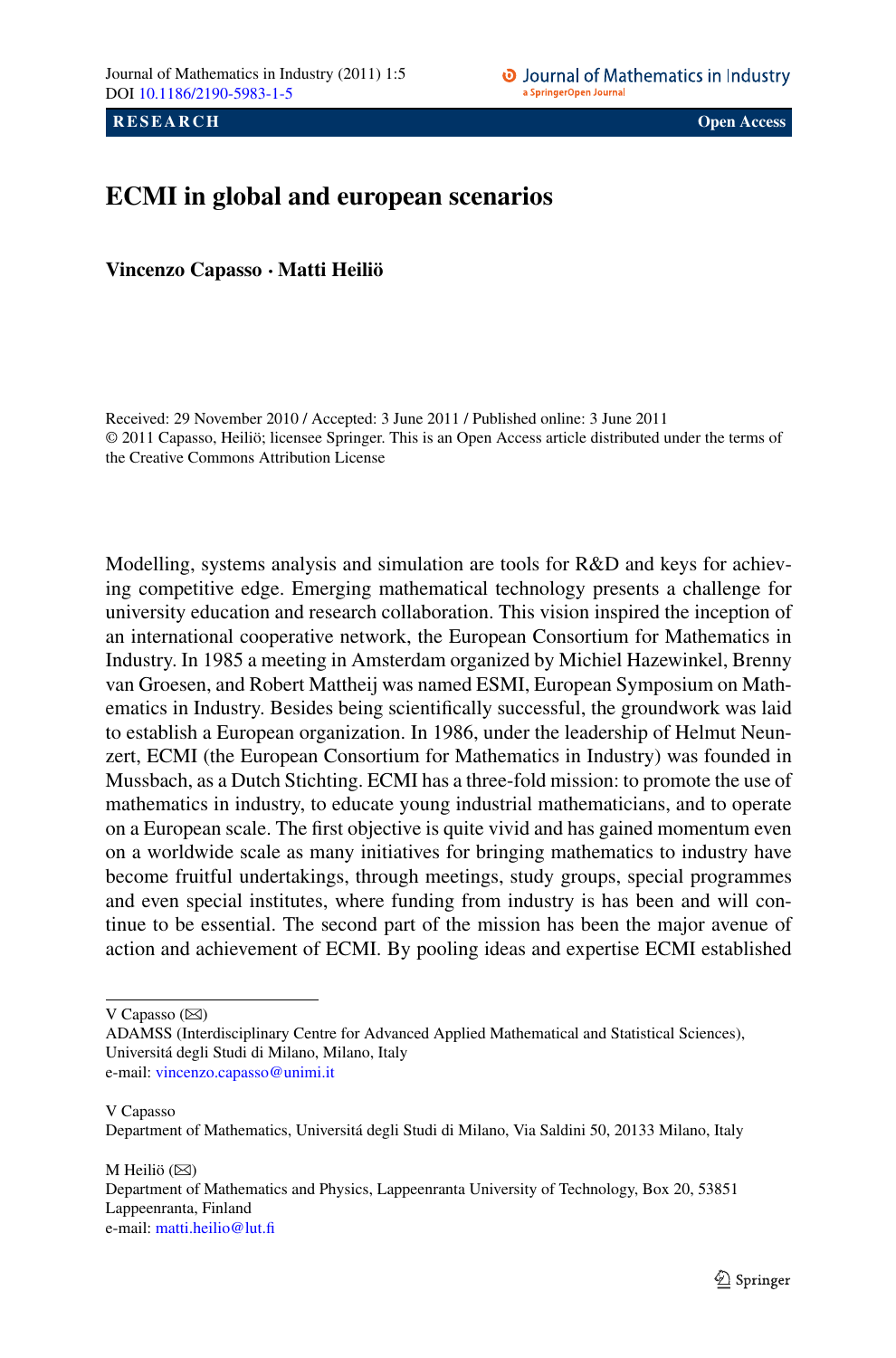in early 90's an educational program Mathematics for Industry. It is a prototype or model curriculum on the MS level and can be seen as anticipation of the Bologna scheme. Several European universities have adopted MS-programs in Technomathematics, Industrial Mathematics or their equivalent. EU-funded projects have been initiated to boost international cooperation in curriculum development. An Erasmus Mundus programme (ESIM) and more recently a European Erasmus Curriculum development project (ECMIMIM) have been carried out with an objective to create an updated model curriculum for a European Master education geared towards the use of mathematics in industry and applied sciences. Currently several institutions, spread out over ten European countries, are working together on a programme that may take away a bit of their local freedom in favor of building a really transnational common curriculum. This is quite impressive compared to what many other European cooperative programmes have realized thus far. The ECMI educational programme is clearly a success; ECMI has received substantial recognition as evidenced in various articles that have appeared in the press. The third objective has induced many cooperative efforts, quite often not even within the ECMI framework directly, but undoubtedly inspired by or fostered by it.

## **1 ECMI and European Strategic Scenarios**

The European Union has committed itself to strategic initiatives promoting open and transparent flow of knowledge and innovative processes. European Research Area (ERA) is aimed at making Europe a place where scientific research, technological development and innovation thrive in order to address the major challenges of our times. <http://ec.europa.eu/research/era> The European Higher Education Area (EHEA) is the main objective of the Bologna Process and is meant to ensure more comparable, compatible and coherent systems of higher education in Europe. <http://www.ehea.info/> In a recent CEPS report (Centre for European Policy Studies [http://aei.pitt.edu/14482/\)](http://aei.pitt.edu/14482/) the following statement (by Maria Anvret) captures the mission "Today, nothing is more important for the re-launch of the EU project than unleashing the potential for EU competitiveness through innovation". A recently published EU 2020 agenda defines a strategy for smart, sustainable and inclusive growth. <http://ec.europa.eu/eu2020/indexen.htm> At the focal plane of the European Research and Innovation Strategy are key enabling technologies. These are defined by the following features: They are i) knowledge-intensive; ii) associated with highly-skilled employment; iii) multi-disciplinary, cutting across many technology areas; iv) create multiplier effects v) enable innovation, and are of systemic relevance to economies. The above description puts mathematics clearly on the global (and hopefully European) strategic map. Mathematics, modelling and computational simulation presents a novel technological paradigm which satisfies all criteria of an enabling technology. It provides a framework for the analysis, optimization, and control of industrial processes. The promotion of European collaboration and network effects in industrial mathematics is obviously aligned with the European strategies (ERA and EHEA). ECMI has been acting in this spirit for a full decade prior to these formal strategy statements. The common challenge for industry and the mathematical community is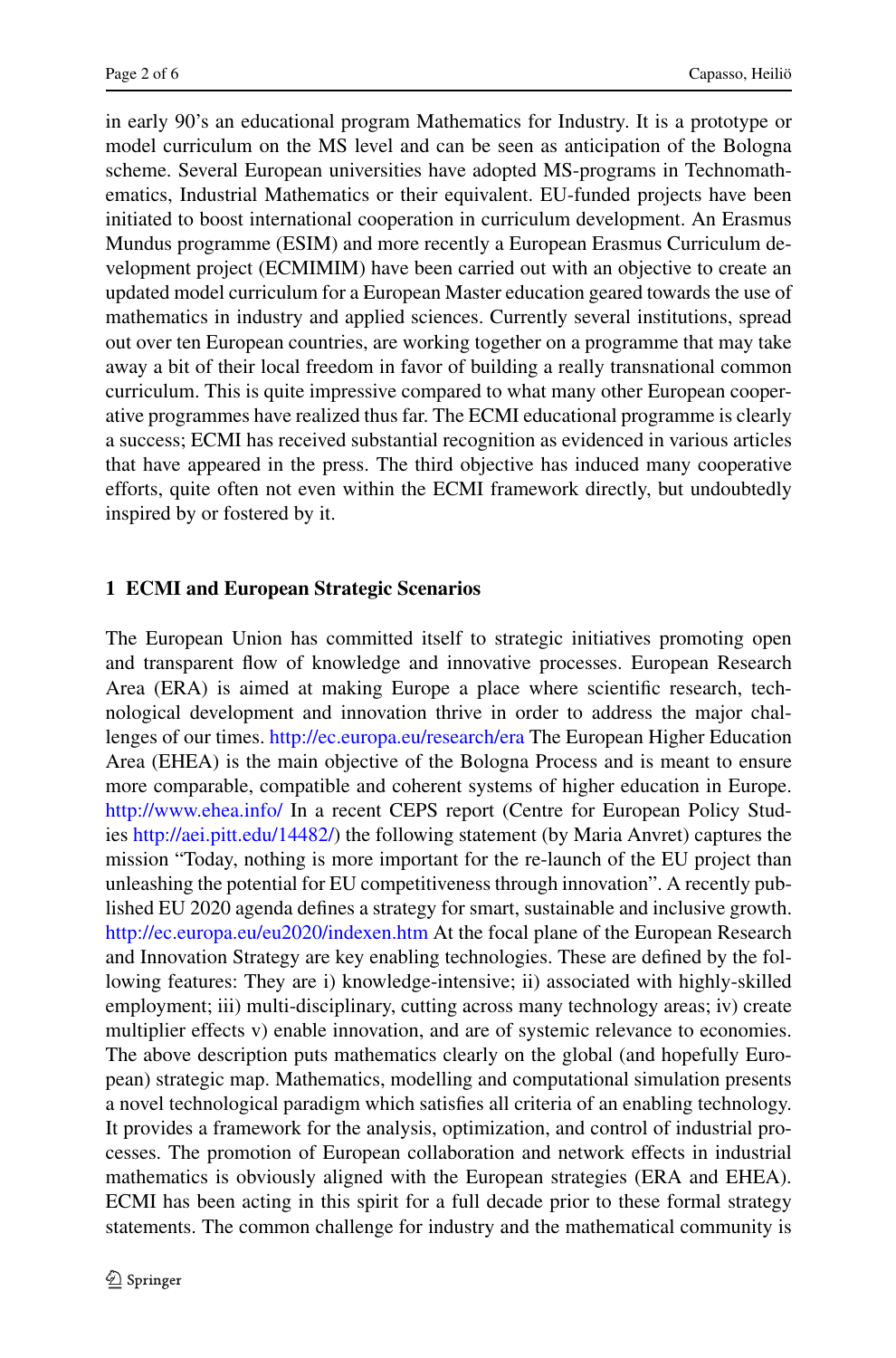to inseminate corporate foresight by translating trends in future research into the real world of strategic management.

#### **2 ECMI Mission**

It should be noticed, however, that the European formula of ECMI is much less unique than in the early days, as there are a few other consortia who also work on some sort of cooperation between industry and mathematically oriented institutes (albeit in narrower areas). Today's problems are complex and nonlinear, they involve multiple length and time scales, and their analysis requires mathematics beyond textbooks and novel algorithms and software tools. Modern measurement technology and ICT means access to torrential supply of information and ingenious use of mathematics means exploiting this to full extent. This is the spinal chord of new value added networks, a knowledge-based economy, convergence of technologies and ubiquitous intelligence. A technology arena and a global world offers major challenges: energy and resource reversal scenarios, climate change and other environmental impacts, clean technology, energy efficiency/security, food security, smart cities (congestion, traffic control), intelligent electricity grids, delivery networks and consumer services. ECMI basic ideas have been implemented in the following activities:

## **3 Conferences**

Conferences are an important and integral part of ECMI activities. They ensure timely distribution of ideas and thoughts and provide a forum where supply and demand can meet. In view of their special role, ECMI conferences are focused on applications rather than on mathematical subjects. An ECMI conference is held every two years, attended by academic applied mathematicians and industrial scientists, the latter comprising about 25 per cent of the total attendance. The goals of an ECMI Conference are in synthesis:

- to provide a forum for those who are either actively involved or generally interested in mathematics in industry;
- to serve as a venue for ECMI members at large;
- to explore new and relevant industrial areas where mathematics plays a role.

## **4 Industry Days**

These day-long workshops are held several times a year at various ECMI centres to strengthen links between ECMI and local industries.

## **5 Special Interest Groups**

Special interest groups play a key role in the research branch of ECMI. They are typically application-oriented, and provide a forum across boundaries, where a single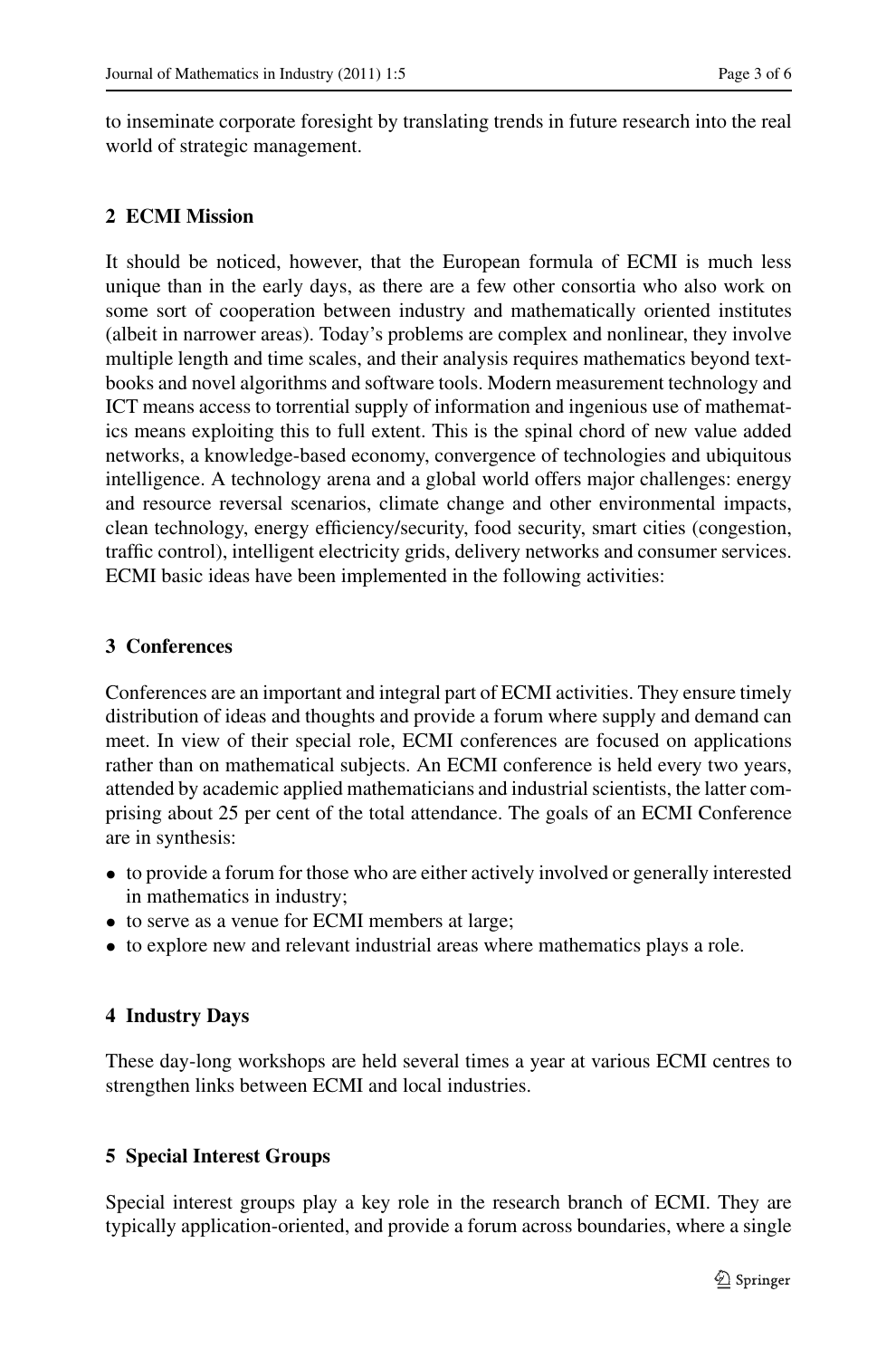European country may be too small. They have turned out to be a successful means for letting industrialists discuss relevant actual problems with mathematicians, thus increasing knowledge for the first and expertise for the second. Successful SIGs have been organized on glass, polymers, multibody dynamics, shape and size in Biotech and Material Science, and so on. SIG's organize a series of activities for dissemination of outcomes of collaborative research.

# **6 European Study Groups with Industry**

These week-long meetings treat a limited number of problems from industrial companies of current interest are modelled and analyzed. European study groups, pioneered by University of Oxford, have been held for many years. These are genuine brainstorming sessions on real problems, the only formal sessions being at the beginning and the end of the week. The spin-off is substantial in terms of contacts with industry and genuine mathematical problems. The objectives are

- to stimulate academics by working on problems that are both new and relevant and often present exciting mathematical challenges;
- to introduce students to industrial research in action;
- to provide recruitment possibilities for students.

EU grants and postdoctoral fellowships have been important for maintaining and strengthening its research base and collaborative links between centres. European Study Groups offer opportunities for young researchers to work on mathematical problems in industry at doctoral and postdoctoral level. This is a unique possibility to learn from complementary expertise at the various centres.

## **7 ECMI Educational Programme**

The central aim of the programme 'Mathematics for Industry' is to offer to master students in mathematics and other closely related fields a training for acquiring, on the one hand, a broad knowledge of mathematical techniques and, on the other, the ability to use these techniques for solving industrial problems. The Programme aims at developing both aspects, and an emphasis is placed on constructive mathematical techniques. The ability to use mathematical techniques for industrial problems entails modelling and analytical skills, and the capability to work with people from different disciplines.

## **8 The ECMI Modelling Weeks**

As part of the ECMI educational programme 'Mathematics in Industry', ECMI organizes modelling weeks, that is, week-long meetings for training master students in modelling problems arising in industry. Students coming from different centres (about 40 per year) are organized into interdisciplinary and international teams of 4-5 members to respond to a problem posed by an instructor who simulates a real industrial delegate. The main objectives are then: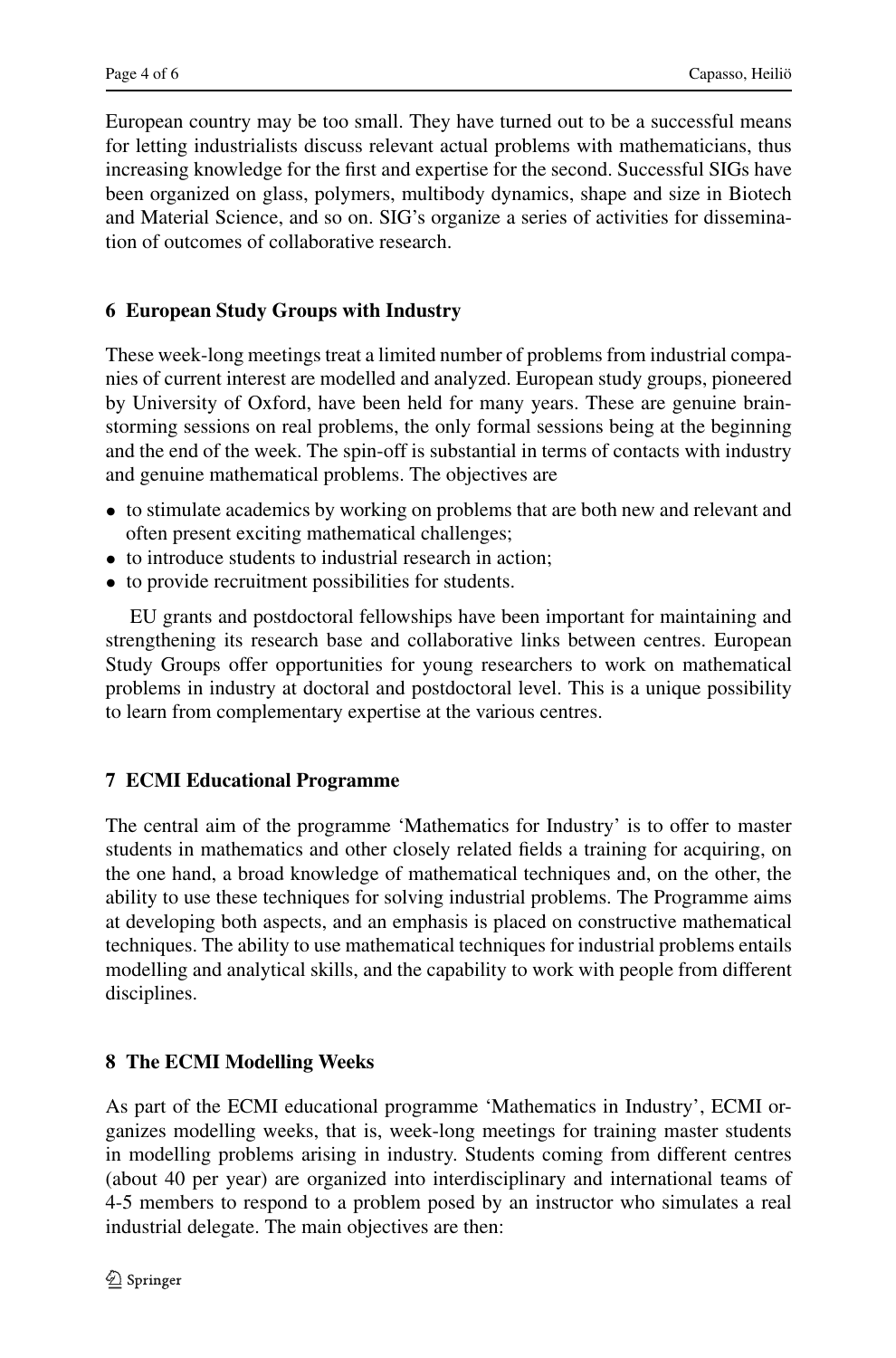- to simulate an industrial environment:
- to foster working in groups with heterogeneous background;
- to enhance communication skills, with presentation of results orally, and by a written report, prepared at home, in collaboration via internet;
- to favour social contacts and knowledge about local habits (including history and food) of different regions of Europe.

# **9 Editorial Activities**

- The ECMI Newsletter is published twice a year. Its aim is to make a picture of what is going on especially in member institutions regarding university-industry inter-action in applied mathematics. Case histories, reports of workshops, survey articles and important events and initiatives are presented.
- The ECMI book series, which was established from the very beginning in order to host proceedings of ECMI activities, such as the ECMI Conferences, the SIG's workshops, and monographs, is currently successful running as a subseries of the Springer book series on Mathematics in Industry.
- The Journal on Mathematics in Industry. Finally, with this issue, ECMI has started another important initiative, in collaboration with Springer, whose aims confirm the mission of ECMI of establishing a permanent communication channel between advancement of mathematics and industrial needs of innovation.

We wish to stress that, as usual, all ECMI editorial actions are open to authors from all countries worldwide, as part of a cooperative effort. In order to further advance the role of Mathematics in Industry at a global level, ECMI has started, or has played a major role within various targeted initiatives, some of which are described below.

## **10 ECMI in the Global Scenario**

## 10.1 Macsinet

During 2000-2004, as a joint venture of ECMI and ECCOMAS, MACSI-net was set up as an EU supported European Network of Excellence, aiming to further the deployment of applied mathematics and computing to meet the needs of European industry. It was funded by the European Union, within the Fifth Framework Programme, in particular IST (Information Society Technologies). The major task was to charter the opportunities for cooperation between academia and industry and to study how this co-operation could be promoted in the area of applied mathematics and computing in particular.

## **11 EMS (European Mathematical Society)**

Membership in the EMS has been acquired in order to help in combining forces in Europe to achieve more visibility for Mathematics. ECMI members are among the most active within the EMS Applied Mathematics Committee; in particular the Chairman of that committee is a member of the ECMI Council.